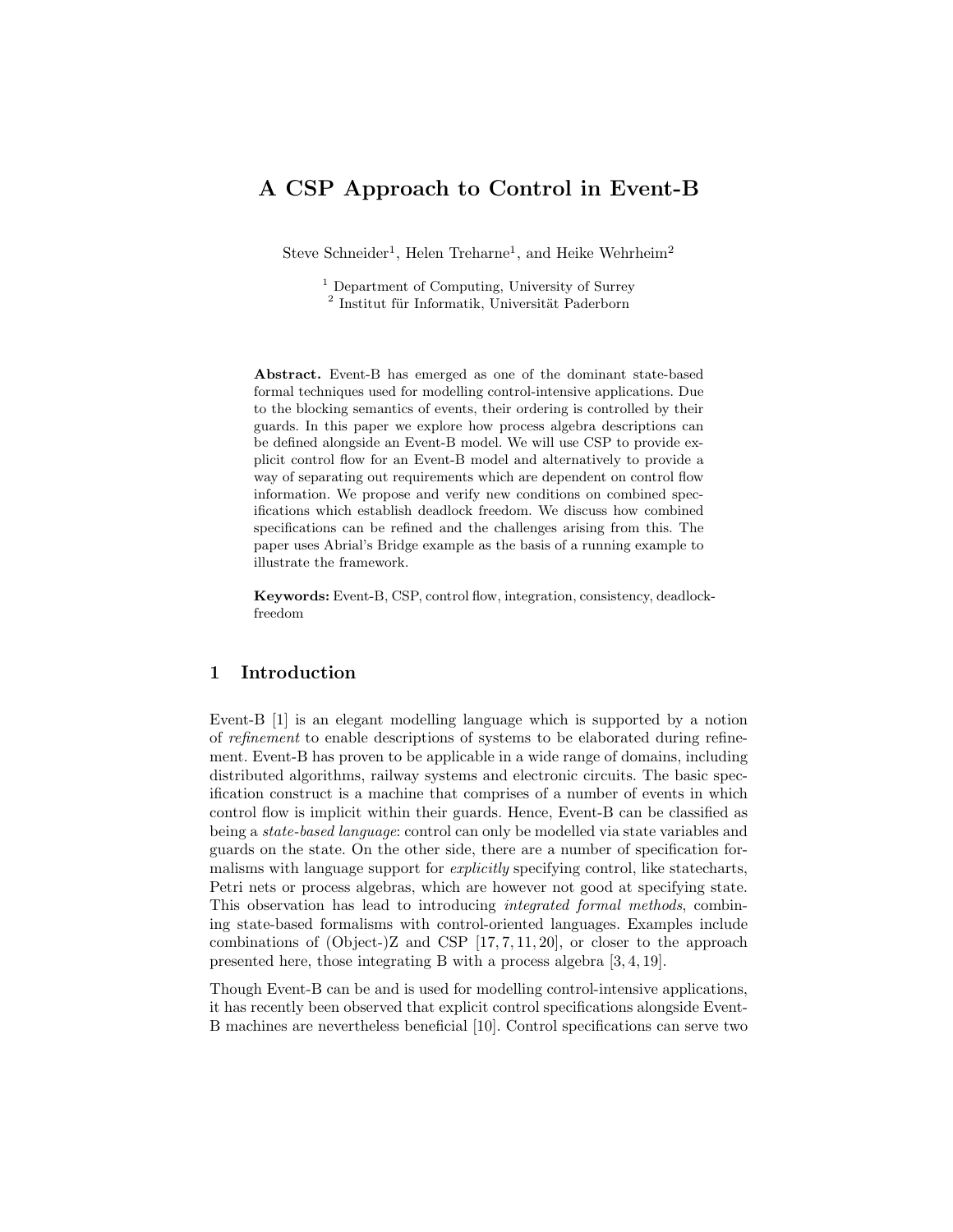| Machine M1 $\hat{=}$                                   | Machine $M2 \hat{\equiv}$                    |
|--------------------------------------------------------|----------------------------------------------|
| $\sqrt{\frac{1}{n}}$ Variables n                       |                                              |
| Invariants $n \in \{0,1\}$                             | Variables $n$<br>Invariants $n \in \{0, 1\}$ |
| Initialisation $n := 0$                                | Initialisation $n := 0$                      |
| Event up $\hat{=}$                                     | Event $up \hat{=}$                           |
| when $n=0$ then $n:=n+1$ end when true then $n:=1$ end |                                              |
| $\mathbf{Event}$ down $\widehat{=}$                    | ${\bf Event\quad down}\; \widehat{=}\;$      |
| when $n=1$ then $n:=n-1$ end when true then $n:=0$ end |                                              |
|                                                        |                                              |
| $P \cong up \rightarrow down \rightarrow P$            |                                              |

Fig. 1. Event-B machines and control

purposes: on the one hand they can make the control flow in the Event-B machine explicit, and thus enhance readability but also facilitate analysis. On the other hand, they can be used as a straightforward way of modelling controloriented requirements, and can thus ease specification. Figure 1 illustrates these two applications. The machine  $M1$  on the left hand side regulates its control flow (alternation between up and down events) via guards on the events. This control flow is made explicit in the Communicating Process Algebra (CSP) [9] process P below. Alternatively, we could have used the machine M2 on the right hand side to describe the state, and then let the CSP process  $P$  in addition fix the ordering of events. In this simple case the flow of control in  $M1$  is obvious and the variable  $n$  might be needed anyway. However, more complex applications might necessitate introducing variables solely acting as program counters. This compromises readability of the specification and ease of modelling.

In this paper we will propose a combination of Event-B with the process algebra CSP which serves these two purposes. The paper begins with a motivating example in order to illustrate how CSP descriptions can be defined alongside an Event-B machine. We will then give a failures divergences semantics (the semantics domain of CSP) to the integration via a weakest precondition semantics for Event-B. This follows previous approaches to integrating B with CSP [19] through relating weakest preconditions with CSP's failures-divergence semantics [13]. The main focus of the paper rests on studying two fundamental issues arising for the combination: how can we determine whether the obtained specifications stay deadlock free despite the addition of CSP processes, and how can the central notion of refinement used for developing specifications be applied in the combination? The first issue is of particular importance because establishing deadlock-freedom in pure Event-B models is often difficult in practice when the flow of control is not simple, and so it is valuable to investigate approaches which can make that easier. In this paper we introduce proof obligations on Event-B machines which guarantee deadlock-freedom of a combination. For the second part we develop conditions which allow to prove refinement for a combined specification on the Event-B and CSP part in isolation. This gives rise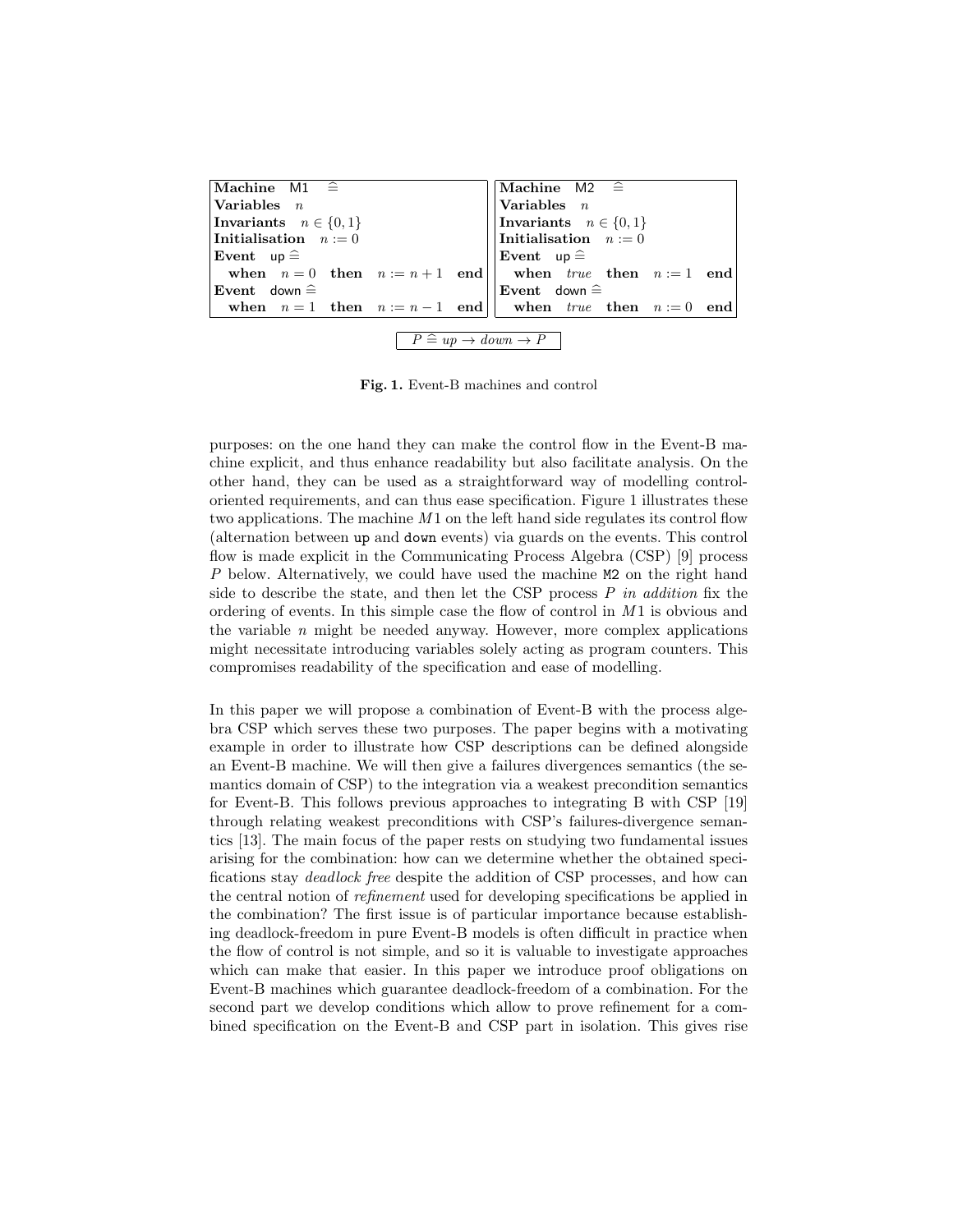to a compositional refinement framework. Both techniques are illustrated on a running example.

The paper is structured as follows: Section 2 introduces the notation and semantics for CSP and for Event-B; Section 3 introduces the Bridge example used to illustrate the approach; Section 4 contains the main results for establishing deadlock-freedom; and Section 5 discusses refinement; finally, Section 6 concludes.

# 2 Notation

We start with a short introduction to the two formalisms, CSP and Event-B.

## 2.1 CSP

CSP [9] is a process algebra and used to specify control oriented applications. In this paper we will use the following subset of the CSP language:

$$
P ::= e \rightarrow P | P1 \sqcup P2 | P1 \sqcap P2 | P1 || P2 | S
$$

The event  $e$  here is drawn from the set of events in process  $P$ , and  $S$  is a CSP process variable. Events can either be pure CSP events, or correspond to events in the corresponding Event-B machine. Notationally we will use  $e$  for simple atomic CSP events not corresponding to Event-B events, whereas op will be used for Event-B event names. In this paper we assume that we have no parameters to channels. Recursive definitions are given as  $S \hat{=} P$ . In a CSP definition, all process variables used are bound by some recursive definition. External choice,  $\Box$ , is a choice between alternatives which can be influenced by other components running in parallel, whereas ⊓ is an internal choice taken by the process alone. The prefix operator  $\rightarrow$  denotes sequencing. The CSP process P in Figure 1 thus specifies a recursive process alternating between up and *down* events.

The form of parallel combination we use is alphabet parallel, in which processes are associated with an *alphabet* (usually denoted  $\alpha(P)$ ) which is a set of events. The occurrence of an event in the combination requires the participation of all processes whose alphabet contains that event.

The semantics of CSP (see e.g. [16]) is given in terms of its traces (the sequences of events it can execute), its failures (the events it might refuse after a trace) and its divergences (the traces after which it might engage in internal events only):

 $traces(P) \subseteq \alpha(P)^*$  $failures(P) \subseteq \alpha(P)^* \times 2^{\alpha(P)}$  $divergences(P) \subseteq \alpha(P)^*$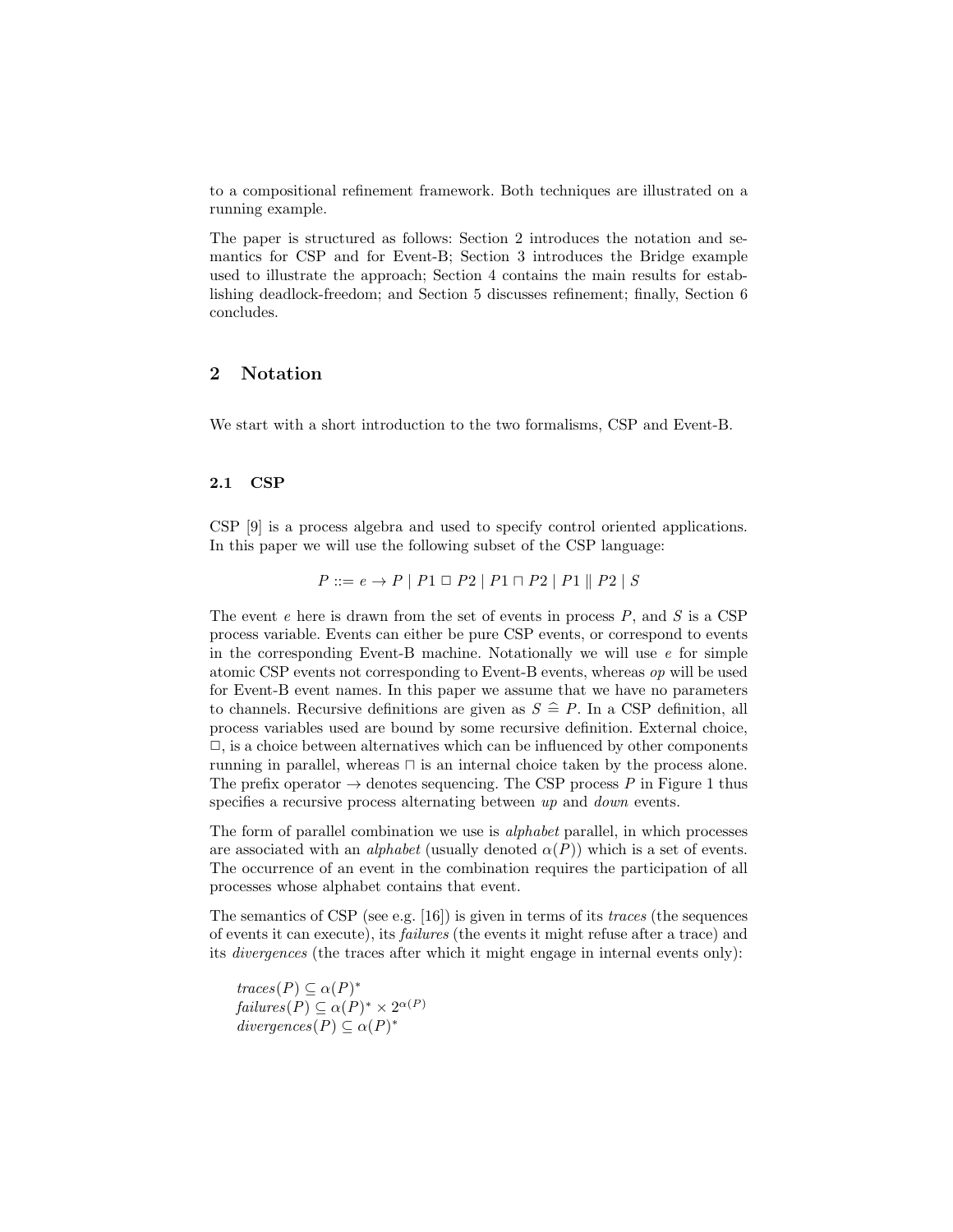The process  $P \nightharpoonup up \rightarrow down \rightarrow P$  for instance has the alphabet  $\{up, down\}$  and  $traces(P) = {\langle \langle \rangle, \langle up \rangle, \langle up, down \rangle, \langle up, down, up \rangle, \ldots}, failures(P) = {\langle \langle \rangle, \{down\}},$  $({\langle up \rangle}, {\{ up \}}), \ldots$  and *divergences*( $P$ ) =  $\varnothing$ . These three semantic domains come with three different notions of process refinement in CSP, two of which we are going to consider.

**Definition 1.** Let  $P_1, P_2$  be CSP processes.  $P_2$  is a traces refinement of  $P_1$  ( $P_1 \sqsubseteq_T P_2$ ) if traces( $P_2$ )  $\subseteq$  traces( $P_1$ ).  $P_2$  is a failures refinement of  $P_1$  ( $P_1 \sqsubseteq_F P_2$ ) if failures( $P_2$ )  $\subseteq$  failures( $P_1$ ).

Intuitively, trace refinement is only concerned with safety: the refinement may not exhibit more execution traces than the abstract process. Failures on the other hand also treat liveness: a pair  $(tr, X) \in failures(P)$  specifies events X which may be *refused* to be executed after some trace  $tr$ . Failures refinement guarantees that the concrete process may not refuse more events than the abstract one. Further explanation of refinement can be found in [16]

#### 2.2 Event-B

Event-B [1, 12] is a state-based specification formalism based on set theory. We cannot describe all of Event-B here, only the basic parts of an Event-B machine, required for this paper. A machine specification usually defines variables (collectively called v), constants c (possibly with axioms  $A(c)$ , which however do not occur in our examples) and a set of invariants  $I(c, v)$  on constants and variables. The core part is the definitions of events, each consisting of a *guard*  $G(c, v)$  over constants and variables and a body (usually written as an assignment on the variables) which defines a *before-after predicate*  $E(c, v, v')$  describing changes of variables upon event execution, in terms of the relationship between the variable values before  $(v)$  and after  $(v')$ . A machine also has an initialisation T. Proof obligations on events are expressed in terms of weakest precondition semantics, where  $[S]R$  denotes the weakest precondition for statement S to guarantee to establish postcondition R. A machine will have various proof obligations on it. These includeconsistency obligations, that events preserve the invariant. They can also include (optional) deadlock-freeness obligations, that at least one event guard is always true.

A machine  $M_1$  is refined by another machine  $M_2$  if there is a *linking invariant* (i.e. a predicate) J on the variables of the two machines, which is established by their initialisations, and which is preserved by all events, in the sense that any event of  $M_2$  can be matched by an event of  $M_1$  to maintain J. This is the standard notion of downwards simulation data refinement (see e.g. [5] for a description). New events can also be introduced as data refinements of skip [1]: they need not always be enabled, but their execution should maintain the linking relationship to the same abstract state. Event-B admits a variety of proof obligations depending on what is appropriate for the application. For the purposes of this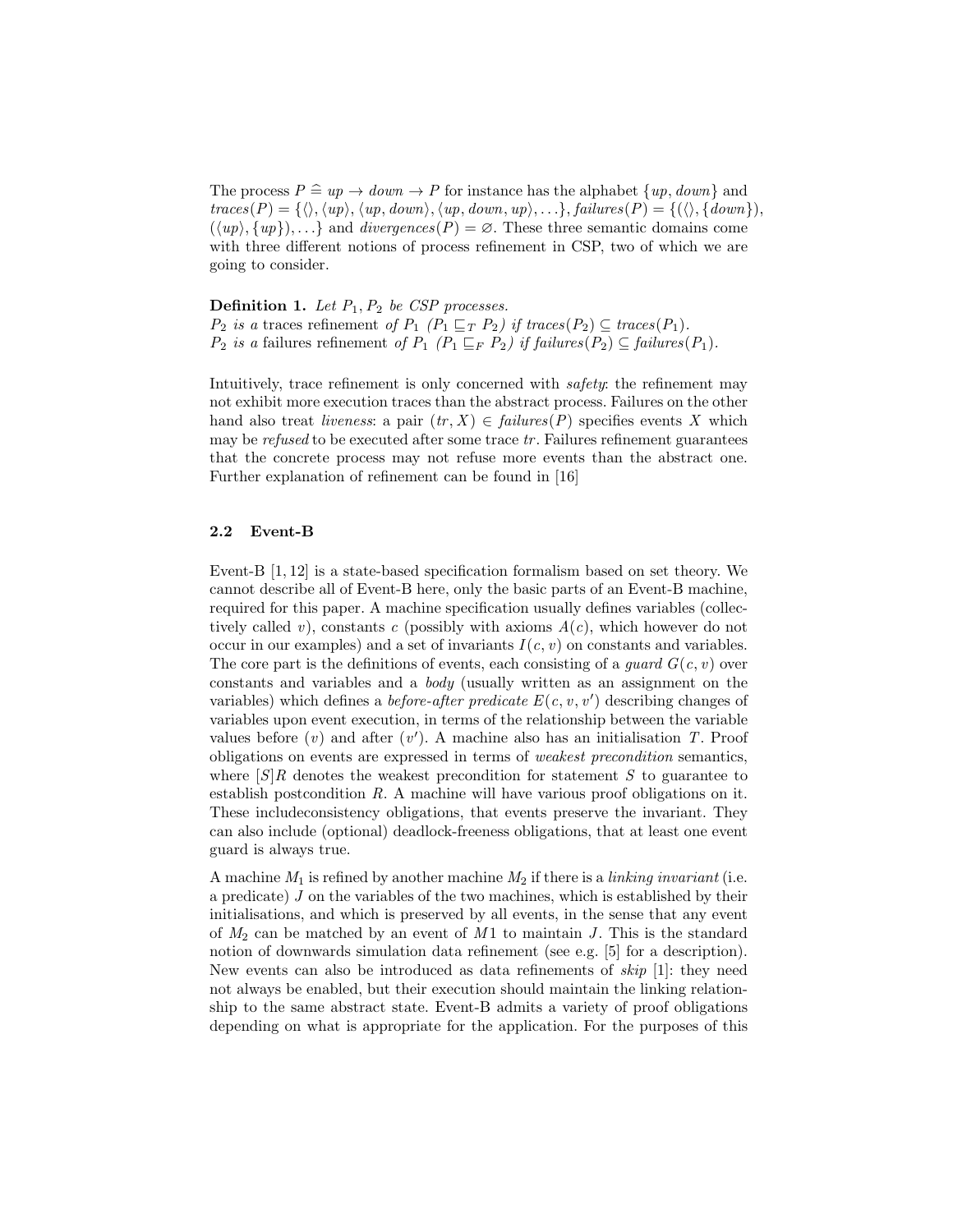paper (where we need refinement in Event-B to induce refinement in the CSP semantics), we require the *strong relative deadlock freeness* property  $S$ <sub>-</sub>DLK<sub>-</sub> $E$ of [12], which states that whenever an event E is enabled in machine  $M_1$ , then either  $E$  or a newly introduced event should be enabled in  $M_2$ . We also require the non-divergence property WFD\_REF, which states that newly introduced events cannot always be enabled. When the standard refinement conditions, together with both these conditions, are met we write  $M_1 \sqsubseteq_D M_2$ .

The machine  $M1$  in Figure 1 for instance defines one variable n, specifies this to only take values 0 and 1 (invariant) and defines the two events up and down. An initialisation section furthermore fixes the initial value for n.

Morgan's CSP semantics for action systems [13] allows traces, failures, and divergences to be defined for Event-B machines in terms of the sequences of operations that they can and cannot engage in. This gives a way of considering Event-B machines as CSP processes, and treating them within the CSP framework. Note that the notion of traces for machines is dual to that presented in [1], where traces are considered as sequences of states rather than our treatment of traces as sequences of events.

The alphabet  $\alpha(M)$  of a machine M is simply its set of *events*.

The traces of a machine M are those sequences of events  $tr = \langle a_1, \ldots, a_n \rangle$  which are possible for  $M$  (after initialisation  $T$ ): those that do not establish *false*:

$$
traces(M) = \{ tr \mid \neg [T; tr] \text{false} \}
$$

Here, the weakest precondition on a sequence of events is the weakest precondition of the sequential composition of those events:  $[\langle a_1, \ldots, a_n \rangle]P$  is given as  $[a_1; \ldots; a_n]P.$ 

The failures of a machine M are those pairs  $(tr, X)$  for which performing tr followed by refusing  $X$  is possible:

$$
failures(M) = \{(tr, X) \mid \neg [T; tr]((\bigvee_{op \in X} G_{op}(c, v)))\}
$$

In other words, it is not always the case that performance of  $tr$  is followed by some event from X being enabled.

A sequence of operations tr is a divergence if the sequence of operations is not guaranteed to terminate, i.e.  $\neg$ [*T*; tr]true. Thus

$$
\mathit{divergences}(M) = \{ \mathit{tr} \mid \neg [T; \mathit{tr}] \mathit{true} \}
$$

M is divergence-free if  $divergences(M) = \emptyset$ .

These definitions provide the link between the weakest precondition semantics of the operations, and the CSP semantics of the B machine.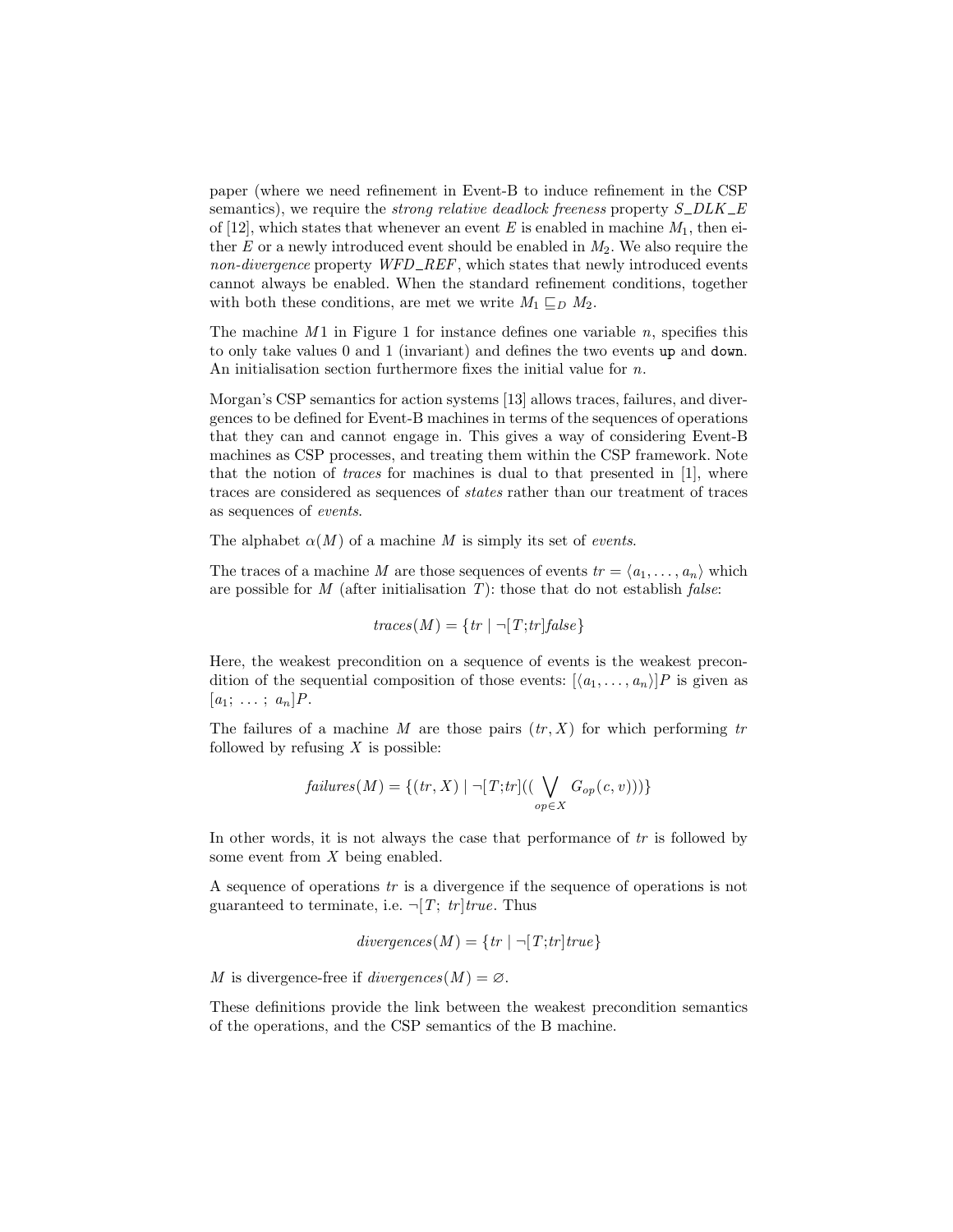#### 2.3 Combining CSP and Event-B

Figure 1 has defined the process  $P$  that alternates between two events. We do not require both the process  $P$  and the machine  $M1$  in order to capture the requirement of alternating events. Either description independently would have been clear enough. Nonetheless, it is possible to combine the descriptions of P and  $M_1$  and we could view P as being an annotation of  $M_1$ . This is exactly the way in which control flow expressions are being used in [10]. The author is using *flows* to provide patterns for the events of an Event-B machine, but does not permit the flows to contain events other than those in the Event-B machine. Being able to provide clear annotation of control flow is one benefit of including control flow expressions within Event-B machines. Another is to be able to relieve an Event-B machine of describing control flow explicitly and handing over that responsibility to a CSP process. Then the purpose of the Event-B machine is to define appropriate updates of the state of the machine.

Consider machine  $M2$ , also defined in Figure 1. The process P combined with  $M2$  (i.e.  $P \parallel M2$ ) also provides a definition which specifies alternating events. In this example we have handed over complete control to the CSP. We will illustrate in this paper a mixture of responsibilities in which both the CSP and the Event-B contribute to controlling the ordering of events within a system. It will enable us to see clearly how control flow is also restricted by the state of the system. To this end, we define a joint semantics for the integration in terms of the failures-divergence model of CSP. By giving a CSP semantics to an Event-B machine M, the CSP semantics of  $P \parallel M$  follows from the CSP semantics of the parallel operator  $\|$ .

We will also explore in this paper how consistency conditions can be used to ensure deadlock-freedom of an integrated specification and how refinement can be proven in the integration.

## 3 Motivating and running example

We start with an example, inspired by Abrial's car-island example of [1], to exemplify the usefulness of control flow specifications in Event-B machines. The specification is of a single lane bridge going from the mainland (ml) to an island (il). The bridge has a capacity of 10 cars (stored in a **constant**  $CAP$ ). Unlike [1], our island has no limit on the number of cars on it. The specification needs to ensure that cars only travel in one direction on the bridge; variables  $a$  and  $c$ are used to track the number of cars on the bridge travelling from mainland to island and vice versa.

Figure 2 shows the bridge and four events which are part of the abstract specification: m. out and m. in are events moving cars out of and into the mainland, and il in and il out are the corresponding events for the island. The abstract Event-B machine Bridge0 given in Figure 3 needs to guarantee that cars on the bridge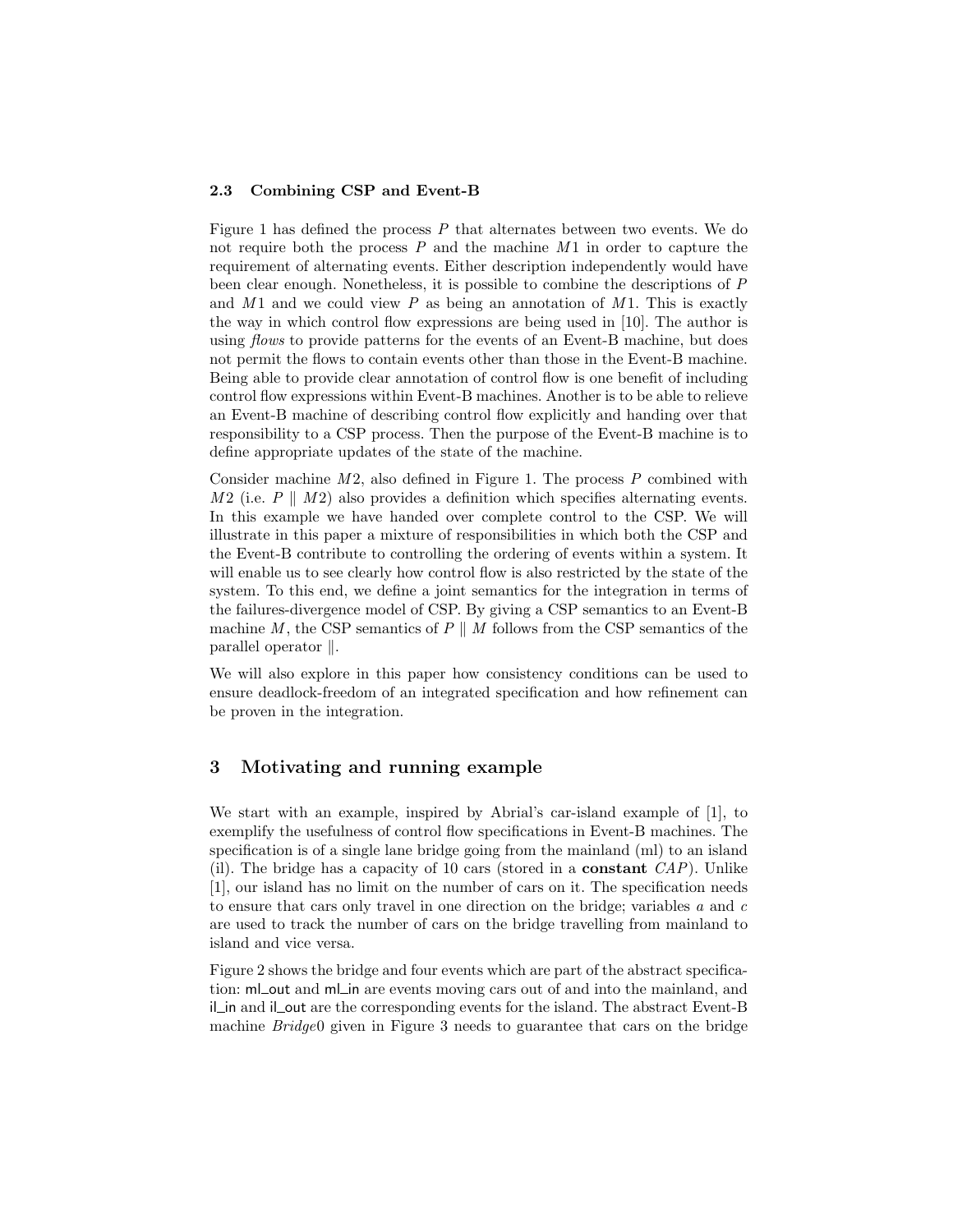

Fig. 2. Single lane bridge between mainland and island

| Machine Bridge0 $\widehat{\equiv}$      |                                                                          |  |
|-----------------------------------------|--------------------------------------------------------------------------|--|
| <b>Variables</b> $a, c$                 |                                                                          |  |
| Constants $CAP = 10$                    |                                                                          |  |
| <b>Invariants</b> $a, c \in \mathbb{N}$ |                                                                          |  |
| Initialisation $a := 0, c := 0$         |                                                                          |  |
|                                         | Event ml_out $\hat{=}$ when $c = 0 \wedge a < CAP$ then $a := a + 1$ end |  |
|                                         | Event m  _in $\hat{=}$ when $c > 0$ then $c := c - 1$ end                |  |
|                                         | Event il_out $\hat{=}$ when $a = 0 \wedge c < CAP$ then $c := c + 1$ end |  |
|                                         | Event il in $\hat{=}$ when $a > 0$ then $a := a - 1$ end                 |  |

Fig. 3. Abstract bridge model

only travel in one direction and that the bridge does not become overloaded. The guards of the events ensure this, e.g., a car may only move from mainland to bridge (ml\_out) if the direction island-to-mainland is currently empty, which we can see from the value of variable  $c$ , and if the capacity of the bridge is not already reached, which we can see from a. When it enters the bridge in direction island, variable a is incremented.

This constitutes our abstract specification. Here, there is no necessity of explicitly modelling control. The ordering of events depends on the data values of a and c only. This could also be modelled in CSP, but state is not CSP's primary domain.

### 3.1 Bridge with CSP control

In a development step, the specification is refined so as to introduce traffic lights which regulate the flow of cars onto the bridge. There are two traffic lights here, one between mainland and bridge  $(m_1_t)$  and the second one between island and bridge  $(i1_t, 1)$ . Each can be either green or red. The single lane use of the bridge should now be achieved by proper switching of traffic light colours. In this setting it becomes obvious that certain orderings among events need to be specified, and CSP provides a natural way of doing so. The first part concerns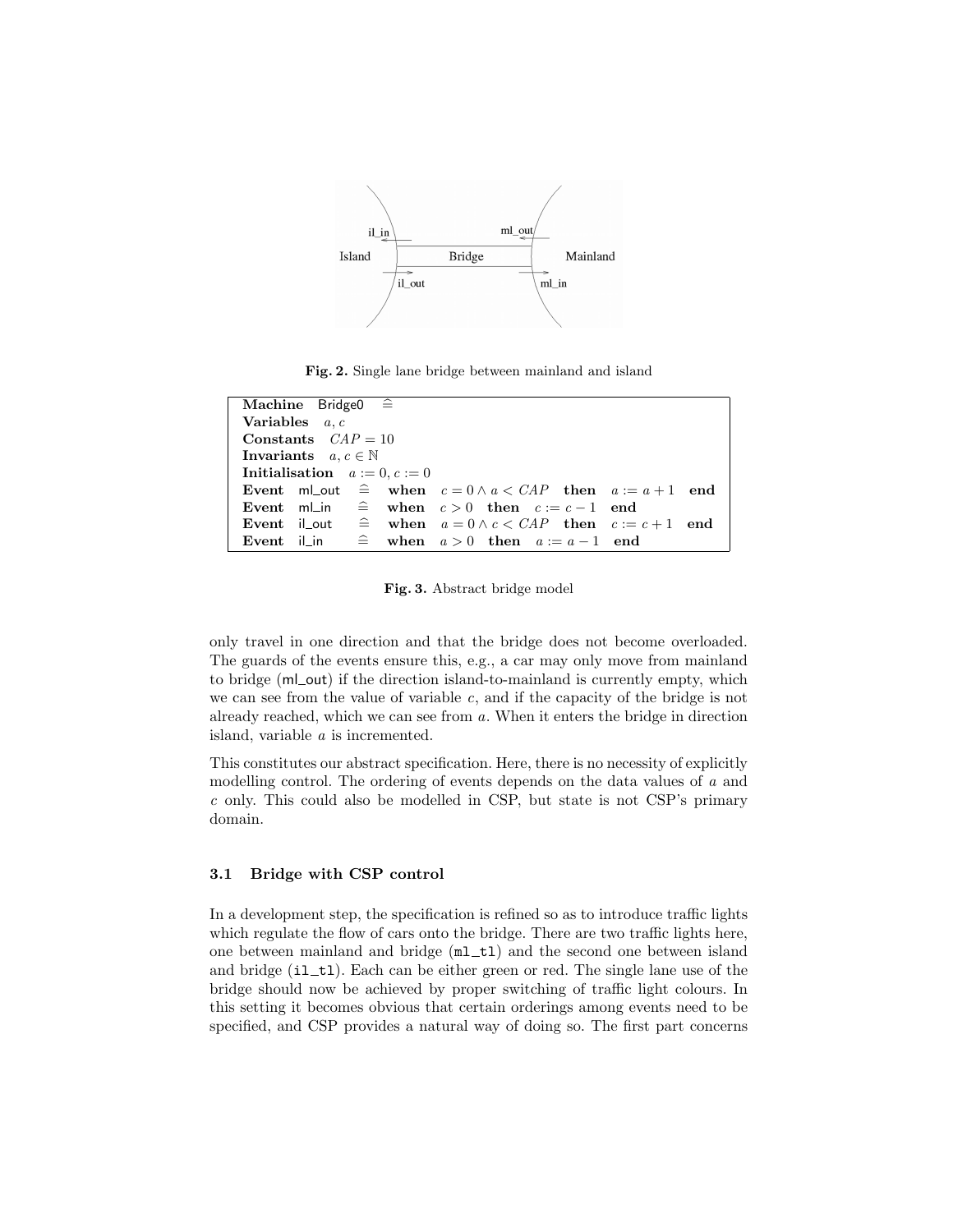| Machine Bridge1 $\widehat{=}$                               |
|-------------------------------------------------------------|
| Variables $a, c$                                            |
| Constants $CAP = 10$                                        |
| <b>Invariants</b> $a, c \in \mathbb{N}$                     |
| Initialisation $a := 0, c := 0$                             |
| Event m Lout $\hat{=}$ when $a < CAP$ then $a := a + 1$ end |
| Event m  _in $\hat{=}$ when $c > 0$ then $c := c - 1$ end   |
| Event il_out $\hat{=}$ when $c < CAP$ then $c := c + 1$ end |
| Event il_in $\hat{=}$ when $a > 0$ then $a := a - 1$ end    |
| Event ml_tl_green $\hat{=}$ when $c=0$ then skip end        |
| Event il_tl_green $\hat{=}$ when $a=0$ then skip end        |

Fig. 4. The *Bridge*1 machine

the behaviour of car drivers: if car drivers would ignore red traffic lights, then the correctness of the system can never be achieved, and so we capture the expectation that drivers will not drive through a red light. The environment assumption about correct driver behaviour is formulated in CSP as REQ1 and REQ2:

$$
\begin{array}{ccc}\nREQ1 = \mathsf{ml\_tl\_green} \rightarrow P & REQ2 = \mathsf{il\_tl\_green} \rightarrow Q \\
P = \mathsf{ml\_out} \rightarrow P & Q = \mathsf{il\_out} \rightarrow Q \\
\Box \mathsf{ml\_tl\_red} \rightarrow REQ1 & \Box \mathsf{il\_tl\_red} \rightarrow REQ2\n\end{array}
$$

These two processes specify constraints on cars going past the two traffic lights: ml\_out is only possible when the mainland traffic light is green  $(REG1)$  and a similar property needs to hold for il\_out.  $REQ1$  specifies a process which first of all executes event ml\_tl\_green and then has the choice of allowing ml\_out or carrying on with ml\_tl\_red.

A second constraint contains the switching of traffic lights: at most one of them is allowed to be green, which gives a natural ordering on the events. The process TL1 allows the choice of which light to switch at any stage. Thus we model the choice between turning the island or the mainland light to green.

$$
TL1 = \text{ml\_tl\_green} \rightarrow \text{ml\_tl\_red} \rightarrow TL1
$$

$$
\Box \text{ il\_tl\_green} \rightarrow \text{il\_tl\_red} \rightarrow TL1
$$

The data dependent part of the system still remains in an Event-B machine, *Bridge*1, given in Figure 4. Observe that the guards  $c = 0$  and  $a = 0$  have been dropped from events ml\_out and il\_out respectively. Responsibility for ensuring this element of the condition that these events are enabled is now within the CSP part of the description, arising from the behaviour of the traffic lights, and the assumptions about correct driver behaviour. The combination of CSP and Event-B allows for a natural and clear separation of data-dependent and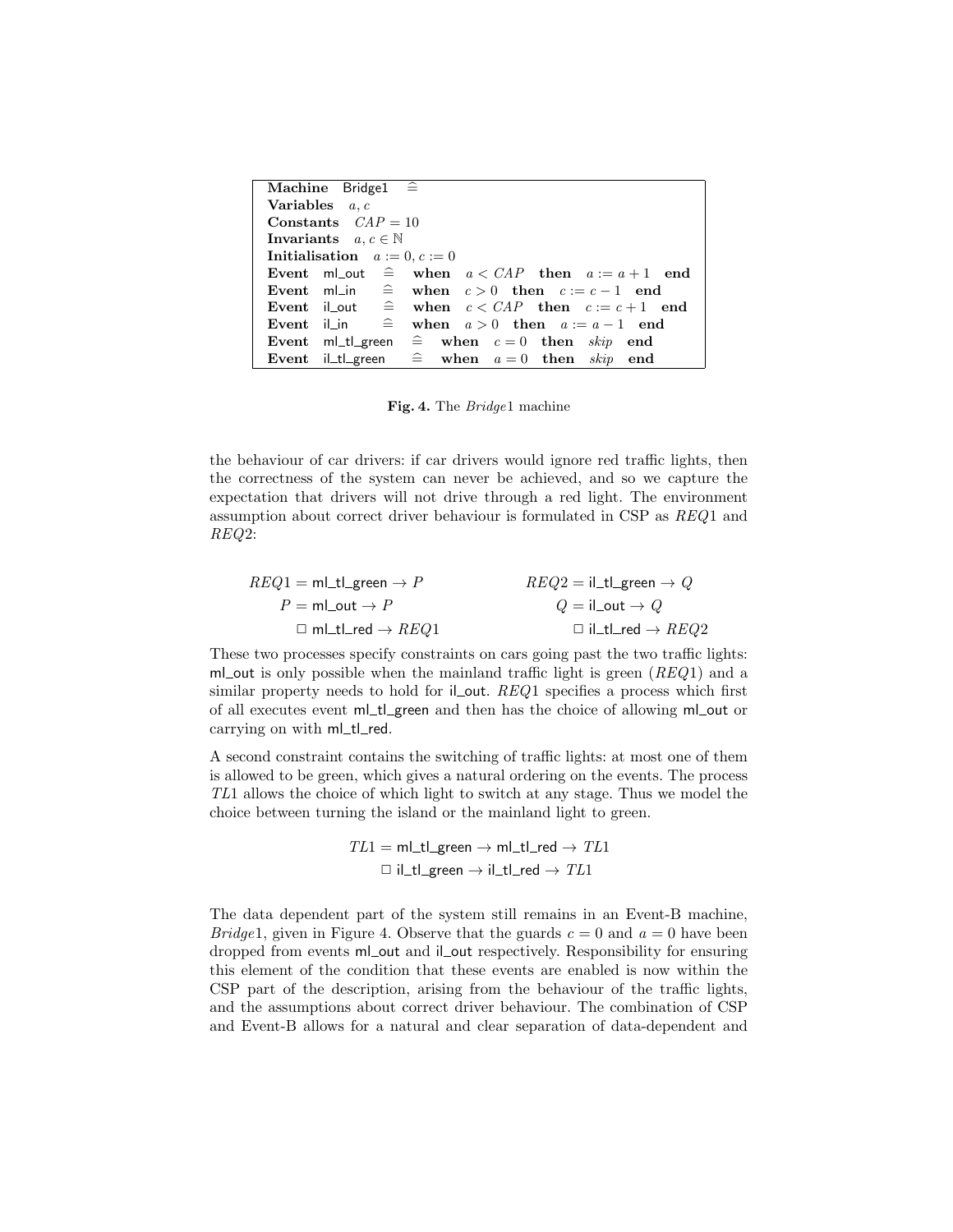```
Machine ControlledBridge \hat{=}Variables a, c, tl, r1, r2Sets LIGHTS = {reds, mlgreen, ilgreen}Constants CAP = 10Invariants a, c ∈ N ∧ r1, r2 ∈ {0, 1} ∧ tl ∈ LIGHTS
Initialisation a := 0, c := 0, r1 := 0, r2 := 0, tl := redsEvent m out \hat{=} when a < CAP \wedge r1 = 1 then a := a + 1 end
Event ml_in \hat{=} when c > 0 then c := c - 1 end
Event il_out \hat{=} when c < CAP \wedge r2 = 1 then c := c + 1 end
Event il in \hat{=} when a > 0 then a := a - 1 end
Event mLtLgreen \hat{=} when c = 0 \land r1 = 0 \land tl = redsthen r1 := 1 \parallel tl := mlgreen end
Event il_tl_green \hat{=} when a = 0 \land r2 = 0 \land tl = redsthen r2 := 1 \parallel tl := \text{ilgreen} end
Event mLtLred \hat{=} when r1 = 1 \land tl = mlgreenthen r1 := 0 \parallel tl := reds end
Event il_tl_red \hat{=} when r2 = 1 \wedge tl = ilgreenthen r2 := 0 \parallel tl := reds end
```
Fig. 5. The *Bridge* machine with control incorporated within the guards

control-dependent aspects of a model. The resulting model is:

 $TL1 \parallel REQ1 \parallel REQ2 \parallel Bridge1$ 

We will wish to show that this model is internally consistent: that the CSP control description is compatible with the Event-B model, and does not introduce new deadlocks. We will also want to be able to relate this model to the original abstract Bridge0 model, to demonstrate that it is a refinement. The next sections provide the underlying theory to enable us to consider these issues.

### 3.2 Event-B Bridge with Control

Figure 5 gives a pure Event-B machine which has the same behaviour as the combined model TL || REQ1 || REQ2 || Bridge1, where all the control is managed within the event guards. We introduce a variable for each of the CSP control components:  $tl$ ,  $r1$ , and  $r2$ , for TL1,  $REQ1$ , and  $REQ2$  respectively. Their values correspond to the states of the processes: they are used as guards to enable events, and they are updated when events occur in accordance with the control process description. For example,  $tl = reds$  is part of the enabling condition for the  $t$  green events, and  $tl$  is updated according to which light turns green.

In contrast to the previous specification, we cannot directly see the flow of control on this machine anymore. There is no way of detecting that variables  $a$  and  $c$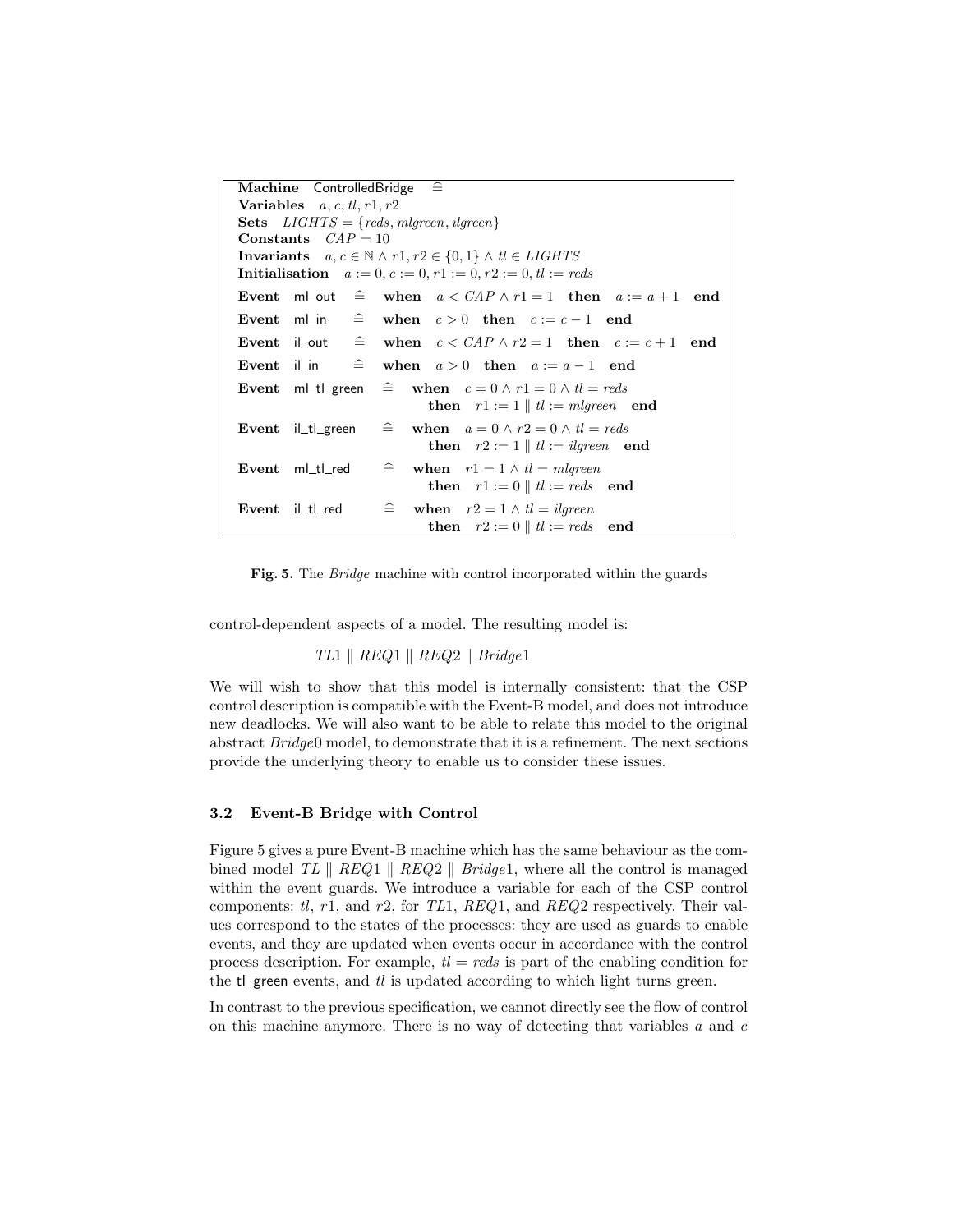are used for holding data values, whereas variables  $r1$ ,  $r2$  and tl are used for regulating the ordering of events. Furthermore, the switching of traffic lights and the requirement on the car drivers respecting traffic lights is now mixed together. The need for separation of different requirements on the model which we had in the bridge with CSP control is gone.

#### 3.3 Abrial's Event-B Bridge

The standard Event-B approach taken by Abrial in the development of the bridge in [1] is to proceed by a series of refinement steps focusing on the state invariants, each of which introduces new events (such as the traffic lights), and where the control emerges gradually as proof obligations are discharged. For example, the requirement that at least one light must be red emerges from the requirement that all events should preserve the invariant that the bridge should not contain cars travelling in both directions.

The resulting bridge system is quite different to that in Figure 5, reflecting the fact that allowing implicit control to emerge naturally in an Event-B development is a different approach to imposing the flow of control explicitly, as we propose in this paper. However, it is recognised (anecdotally) [8] that establishing deadlock-freedom for such developments is often difficult in practice.

# 4 Deadlock

Having formally defined the meaning of a combined CSP and Event-B specification now, we will next look at our two main issues: establishing deadlock-freedom in this section, and compositional refinement in the next section.

If a CSP control description  $P$  is introduced to a deadlock-free Event-B machine  $M$ , then there is a possibility that the additional constraints introduced by  $P$ might lead to a deadlock. This is possible since both CSP and Event-B define restrictions on the execution of events, and whenever these restrictions are not consistent for shared events the combined model may deadlock. In terms of the failures-divergence semantics this means that there is a trace after which all events are being refused.

Definition 2. Let P be a CSP process and M an Event-B machine. The combination P || M is said to deadlock if there is a trace  $tr \in (\alpha(P) \cup \alpha(M))^*$  such that  $(tr, \alpha(P) \cup \alpha(M)) \in failures(P \parallel M)$ .

We will generally introduce a CSP controller over events which will be made available by the Event-B part of the description. Such events might always be enabled, but more generally we would only require them to be enabled at points where none of the other events (i.e. those not in the CSP, and therefore under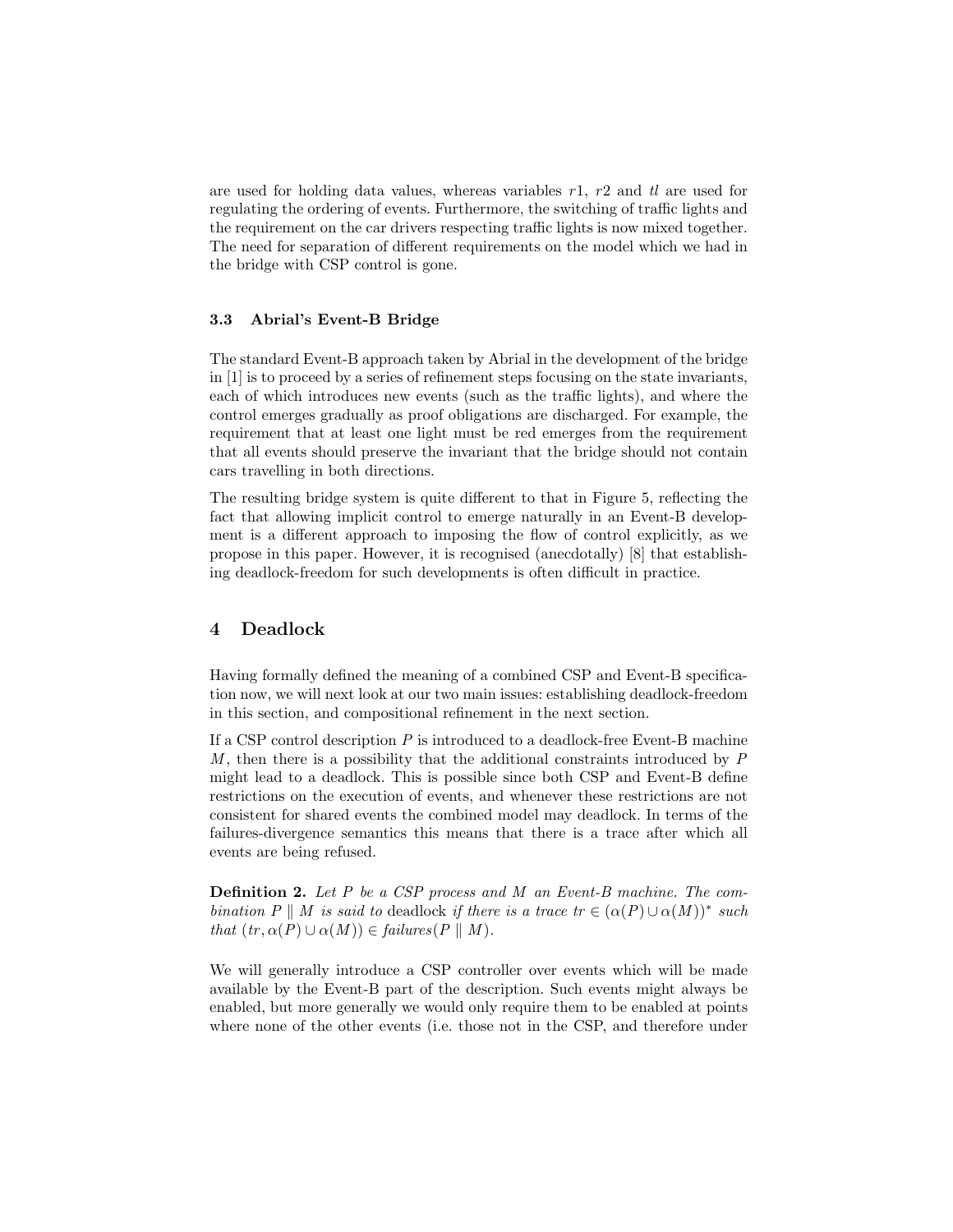| $I(c, v) \wedge \neg G_1(c, v) \wedge \ldots \wedge \neg G_n(c, v)$ | $DF-CSP$ |  |
|---------------------------------------------------------------------|----------|--|
| $H_1(c, v) \wedge \ldots \wedge H_m(c, v)$                          |          |  |

 $G_1 \ldots G_n$  guards of operations in  $\alpha(M) \setminus \alpha(P)$  $H_1 \ldots H_m$  guards of operations in  $\alpha(M) \cap \alpha(P)$ 

Fig. 6. Deadlock freedom for CSP control

the control of the Event-B) are enabled. This design principle gives rise to the proof rule DF-CSP given in Figure 6. This condition could for instance be established using the Rodin toolset [2]. In this rule,  $G_1 \ldots G_n$  are the guards of the operations in  $\alpha(M) \setminus \alpha(P)$  and  $H_1 \dots H_m$  are the guards of operations in  $\alpha(M) \cap \alpha(P)$ . The proof rule requires that whenever all of the events coming from the Event-B machine alone are disabled, then all events jointly controlled by the CSP process and the Event-B machine need to be enabled in the machine. Thus the machine cedes control at that point to the CSP controller.

**Theorem 1.** Let  $P$  be a deadlock-free CSP process and  $M$  a divergence-free Event-B machine which satisfies DF-CSP. Then  $P \parallel M$  is deadlock-free.

This theorem considers the case where, whenever all of the events controlled by  $M$  alone are not enabled, then all of the events shared with  $P$  are enabled. In such a situation, deadlock-freedom of P yields deadlock-freedom of  $P \parallel M$ . Observe that if  $\alpha(M) \cap \alpha(P) \neq \emptyset$ , then the condition on the operation guards of M implies that M is deadlock-free.

Theorem 1 is applicable to the Bridge1 example of Section 3. In that example we have that

 $\alpha(Bridge1) \setminus \alpha(TL1 \parallel REQ1 \parallel REQ2) = \{ml\_in, il\_in\}$  $\alpha(Bridge1) \cap \alpha(TL1 \parallel REQ1 \parallel REQ2) = \{ml\_out, il\_out,$  $ml\_tl\_green$ ,  $il\_tl\_green$ 

If all of the guards in  $\alpha(Bridge1) \setminus \alpha(TL1 \parallel REQ1 \parallel REQ2)$  are false, then we have  $c = 0 \land a = 0$ . This implies each of the guards in  $\alpha(Bridge1) \cap \alpha(TL1)$  $REQ1 \parallel REQ2$ , and hence implies their conjunction. This is the condition to conclude deadlock-freedom of TL1 ||  $REQ1$  ||  $REQ2$  ||  $Bridge1$ .

The condition establishes that all of Bridge1's events shared with TL1 || REQ1 || REQ2 are enabled whenever all of the events that Bridge1 controls independently are blocked. In such a state  $Bridge1$  does not constrain  $TL1 \parallel REG1 \parallel$  $REQ2$  at all, so TL1 ||  $REQ1$  ||  $REQ2$ 's deadlock-freedom extends to TL1 ||  $REQ1 \parallel REQ2 \parallel Bridge1.$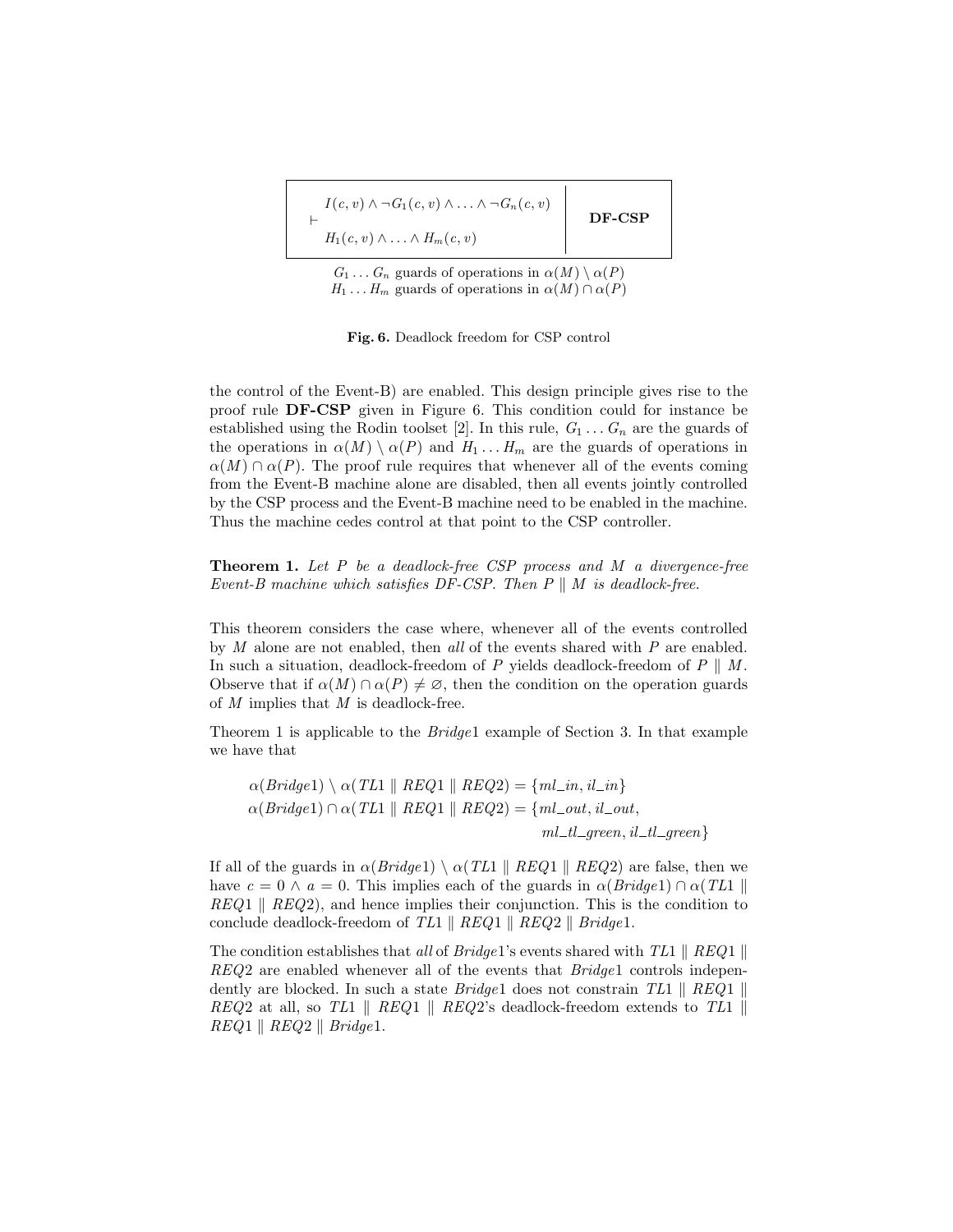Theorem 1 is also applicable to the example  $P \parallel M2$  of Figure 1. However, it is not applicable to  $P \parallel M1$ , since the two events of M are shared with P, but their guards are never both true, i.e.  $\bigwedge_{op \in \alpha(M)} \bigcap_{\alpha(P)} G_{op}(c, v)$  does not hold.

A more general theorem for deadlock-freedom is available, as a specialisation of a result presented in [19] concerned with blocking B operations in classical B. It is applicable to sequential controllers, i.e. those made up of prefix, choice, and recursion, and focuses on the choices provided by the controller after any particular trace.

To state the theorem we need first to define for *sequential* CSP terms  $P$ :

- *offers* $(P)$ : the offers made by P at stages before a recursive call;
- $pass(P)$ : the traces corresponding to a single complete pass through a recursively defined process

**Definition 3.** For a CSP term P, the set offers $(P)$  is defined inductively as follows:

$$
offers(a \rightarrow P) = \{(\langle \rangle, \{a\})\} \cup \{(\langle a \rangle \cap tr, Off) \mid (tr, Off) \in offers(P)\}
$$
  
\n
$$
offers(P1 \Box P2) = \{(\langle \rangle, Off1 \cup Off2) \mid (\langle \rangle, Off1) \in offers(P1)
$$
  
\n
$$
\wedge (\langle \rangle, Off2) \in offers(P2)\}
$$
  
\n
$$
\cup \{(tr, Off1) \mid (tr, Off1) \in offers(P1) \land tr \neq \langle \rangle\}
$$
  
\n
$$
\wedge \{(\langle r, Off2) \in offers(P1) \land tr \neq \langle \rangle\}
$$
  
\n
$$
offers(P1 \sqcap P2) = offers(P1) \cup offers(P2)
$$
  
\n
$$
offers(S) = \{\}
$$

**Definition 4.** For a CSP term P, the set pass $(P)$  is defined inductively as follows:

$$
pass(a \rightarrow P) = \{ \langle a \rangle \cap tr \mid tr \in pass(P) \}
$$

$$
pass(P1 \sqcup P2) = pass(P1) \cup pass(P2)
$$

$$
pass(P1 \sqcap P2) = pass(P1) \cup pass(P2)
$$

$$
pass(S) = \{ \langle \rangle \}
$$

**Theorem 2.** For a recursive definition  $N \nightharpoonup P$ , if  $\alpha(P) = \alpha(M)$  and if there is a (control loop invariant) predicate CLI such that

 $-$  [T]CLI  $-\forall \text{tr}, \text{Off.}(tr, \text{Off}) \in \text{offers}(P) \Rightarrow (CLI \Rightarrow [tr](\bigvee_{op \in \text{Off}} G_{op}(c, v)))$  $- tr \in pass(P) \Rightarrow (CLI \Rightarrow [tr] CLI)$ 

then  $P \parallel M$  is deadlock-free.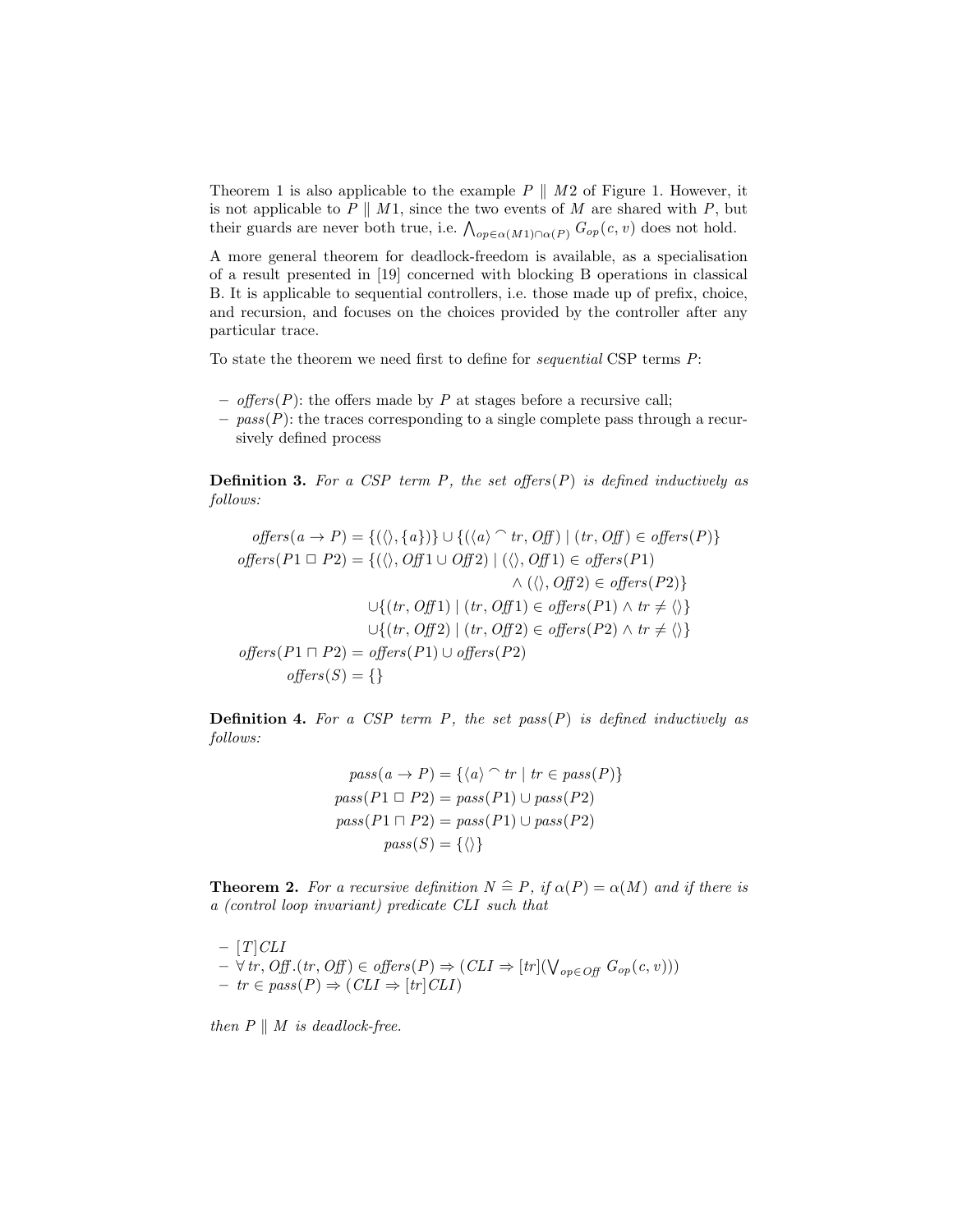Consider  $P$  and  $M1$  from Figure 1. We obtain

$$
offset(P) = \{ (\langle \rangle, \{up\}), (\langle up \rangle, \{down\}) \}
$$

$$
pass(P) = \{ \langle up, down \rangle \}
$$

We identify the control loop invariant CLI as  $n = 0$ , and check the conditions in turn:

- $-[n := 0](n = 0)$  is indeed true.
- Checking the condition for the two offers in offers $(P)$ :  $n = 0 \Rightarrow [\langle \rangle] G_{up}$ , and  $n = 0 \Rightarrow [\langle up \rangle] G_{down}$  are both true.
- Checking the condition for the single pass:  $n = 0 \Rightarrow [\langle up, down \rangle](n = 0)$  is also true.

The conditions are all true, so we conclude that  $P \parallel M1$  is deadlock-free.

# 5 Refinement

In addition to introducing control to Event-B models, we are also interested in further *developing* an existing CSP  $\parallel$  Event-B model. Both CSP and Event-B come with existing definitions of refinement [5] or development: in CSP this is process refinement and in Event-B data refinement. These guarantee the refinement to only have less traces or less failures than the abstract specification.

In contrast to process refinement, Event-B refinements usually also introduce new events. The corresponding notion of refinement in CSP would need to first hide  $(\rangle)$  these events in the concrete process and then check for trace or failures refinement. Hiding turns visible events into invisible, internal  $\tau$  events. Thus for instance checking for trace refinement with new events A means checking  $P \sqsubseteq_T Q \setminus A$ .

The data refinement on machines discussed in Section 2.2 thus induces traces, failures, and divergences refinement. If  $M_1 \sqsubseteq_D M_2$  in the Event-B setting, then  $M_1 \subseteq M_2 \setminus A$  in each of the CSP semantic models, where  $A = \alpha(M_2) \setminus \alpha(M_1)$ , the set of new events introduced in  $M_2$ .

Our objective is to achieve a compositional framework for refinement (like for integrations of CSP and Object-Z [18, 15]). In the case of trace refinement, the refinement relations are compositional. In other words, separately refining the components of a  $CSP||Event-B$  model results in a trace refinement of the model as a whole. Hence safety properties are preserved. This is expressed in Theorem 3.

**Theorem 3.** Let P and P' be CSP processes such that  $P \sqsubseteq_T P' \setminus A_1$ , and M and M' Event-B machines such that  $M \sqsubseteq_D M'$  with new events  $A_2$ . Then the following holds:

 $P \parallel M \sqsubseteq_T (P' \parallel M') \setminus (A_1 \cup A_2)$ .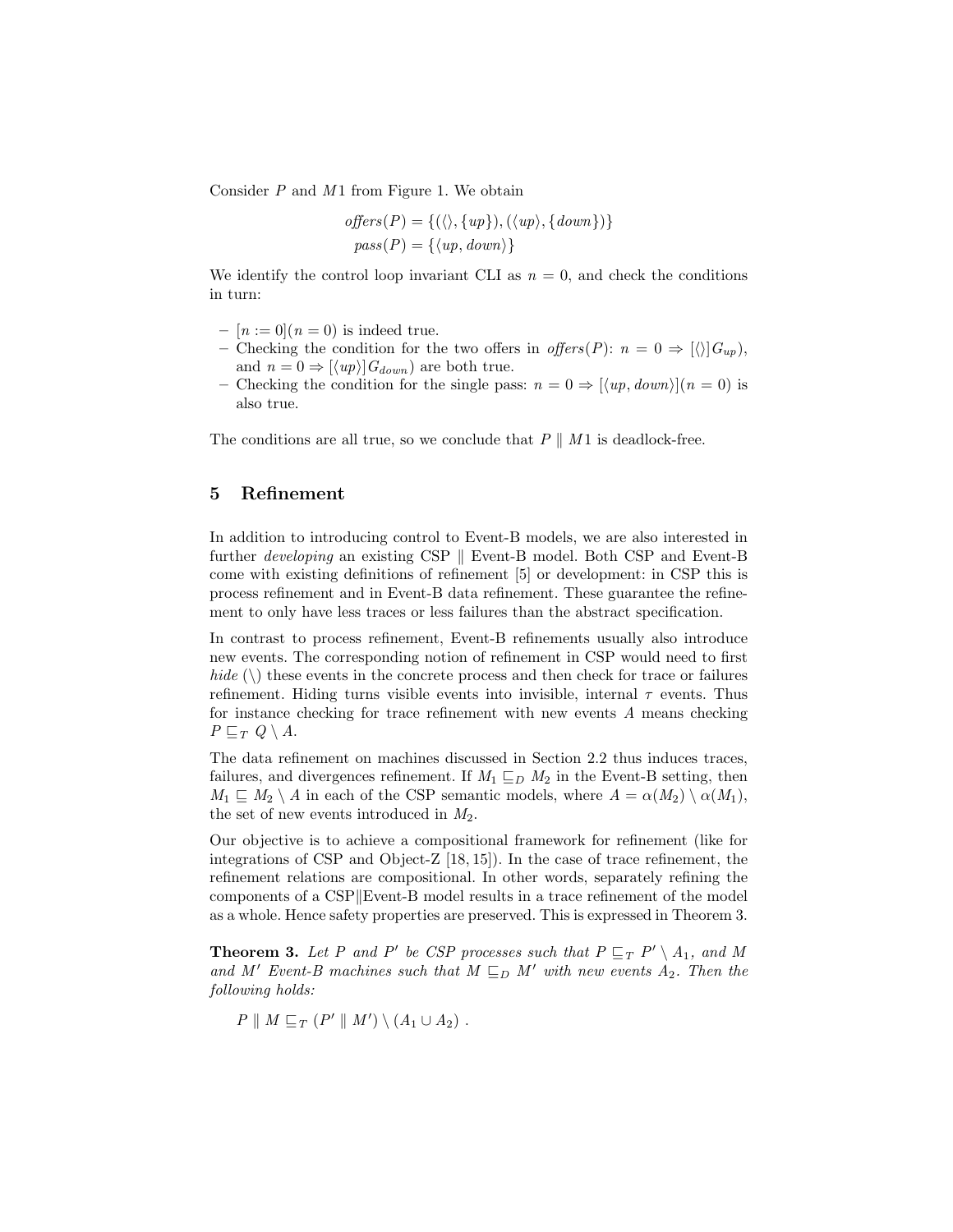Unfortunately a similar result for failures refinement does not hold, and it is not in general possible to deduce particular liveness behaviour of  $P' \parallel M'$  from that of  $P \parallel M$ . This is because parallel composition does not in general preserve liveness properties. However, Theorem 1 is applicable directly to  $P' \parallel M'$ , thus still allowing deadlock-freedom results to be established directly for the refined models. Furthermore, we are able to obtain a less general result: if there is no intersection between the new events introduced into  $P$  and those introduced into  $M$ , then failures refinement is preserved.

**Theorem 4.** Let P and P' be CSP processes such that  $P \subseteq_F P' \setminus A_1$ , and M and M' Event-B machines such that  $M \sqsubseteq_D M'$  with new events  $A_2$ , where  $A_1 \cap \alpha(M') = \varnothing$  and  $A_2 \cap \alpha(P') = \varnothing$ . Then the following holds:

 $P \parallel M \sqsubseteq_F (P' \parallel M') \setminus (A_1 \cup A_2)$ .

Returning to our Bridge example, the bridge may occasionally need to be raised (to allow large ships through). This should occur only when there are no cars on the bridge in either direction, and also when the traffic lights are red in both directions. The lights should remain red until the bridge is lowered again.

This new feature is introduced in terms of new events in the Event-B model and the CSP description. The CSP description is augmented to capture the required relationship between the bridge lifting and the lights:

$$
TL2 = \text{ml\_tl\_green} \rightarrow \text{ml\_tl\_red} \rightarrow TL2
$$
\n
$$
\Box \text{ il\_tl\_green} \rightarrow \text{il\_tl\_red} \rightarrow TL2
$$
\n
$$
\Box \text{ bridge\_raise} \rightarrow \text{bridge\_lower} \rightarrow TL2
$$

The requirement that no cars should be on the bridge when it is raised is captured naturally as a new Event-B machine Bridge2 consisting of Bridge1 augmented with the following event:

|  | bridge_raise $\hat{=}$ when $a = 0 \wedge c = 0$ then skip end |  |  |
|--|----------------------------------------------------------------|--|--|
|  |                                                                |  |  |

Considering the control and the model separately, we have  $TL1 \subseteq_T TL2 \setminus A$ , where  $A = \{bridge\_raise, bridge\_lower\}$ , and also  $Bridge1 \sqsubseteq_D Bridge2$  with new events A.

Theorem 3 yields that TL1 || Bridge1  $\sqsubseteq_T$  (TL2 || Bridge2) \ A, and hence that

TL1 || REQ1 || REQ2 || Bridge1  $\sqsubseteq_T$  (TL2 || REQ1 || REQ2 || Bridge2) \ A

This demonstrates that the new feature is compatible with the existing system.

Furthermore,  $Bridge2$  meets DF-CSP, and  $TL2 \parallel REQ1 \parallel REQ2$  is deadlockfree, so we can also conclude that  $TL2 \parallel REQ1 \parallel REQ2 \parallel Bridge2$  is deadlockfree.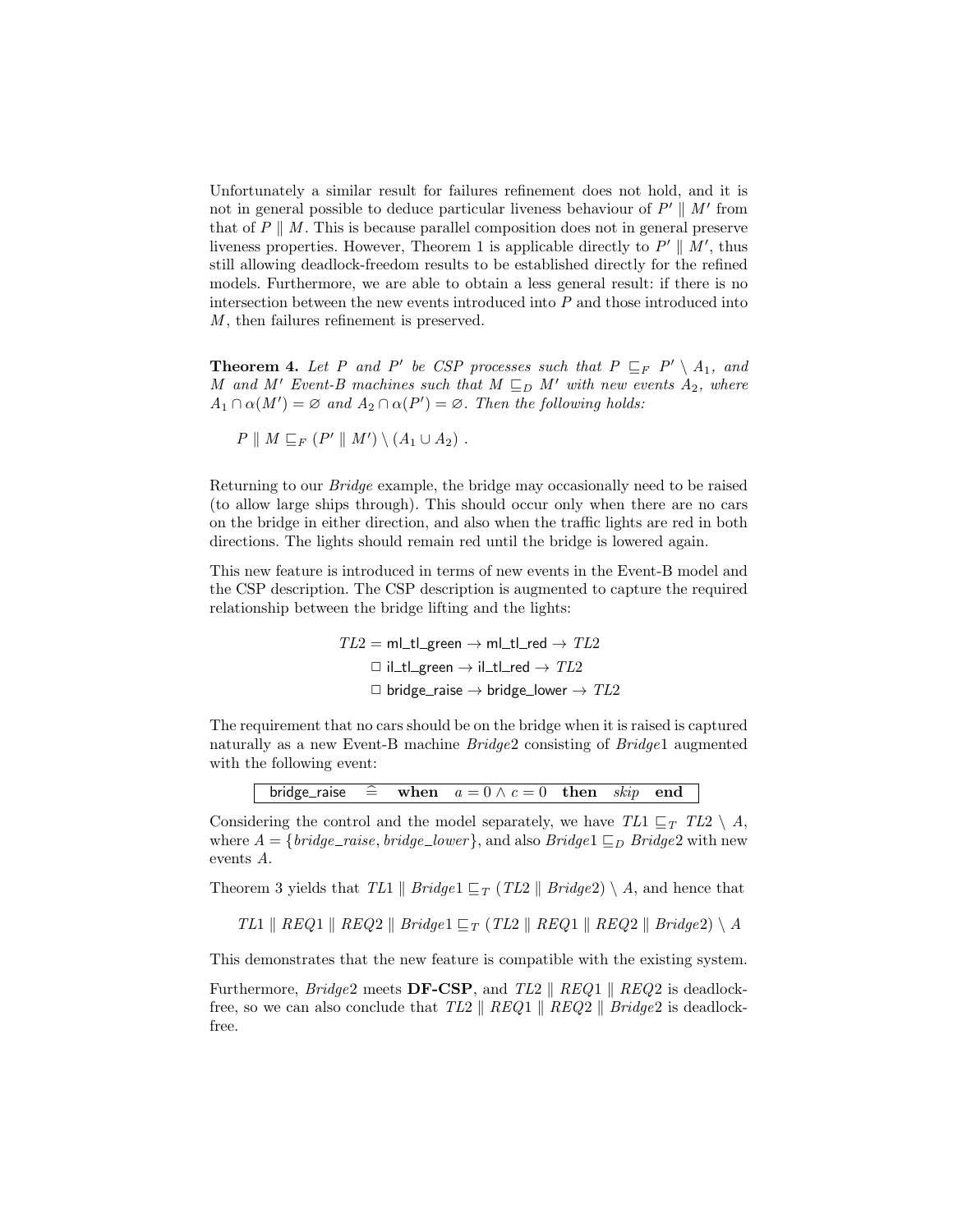# 6 Conclusion

This paper has illustrated how CSP and Event-B descriptions can be combined and what reasoning can be performed on the combined models. The work resonates closely with [10] but is wider in scope because we want to consider using the process descriptions to specify requirements of a system which may not already be defined in the Event-B model. The benefit of splitting responsibility across both CSP and Event-B is that requirements can be dealt with separately. We must however investigate how global invariants can be expressed. In our example, one might say that if the most recent event is ml tl green then the number of cars coming the other way should be zero. i.e.,  $last(tr) = ml\_tl\_green \Rightarrow c = 0$ . Since we are now combining descriptions, we lose the benefit of being able to express all invariants as state predicates. Further work is needed before we can conclude what can be expressed using a combination which would have been difficult using only Event-B predicates.

This paper is the basis of our ongoing research; we want to consider developing conditions which ensure that an introduction of a CSP process in a specification constitutes a valid refinement step, possibly using ideas of [6]. Mussat describes in [14] that we should be very clear about the separation between system variables and those that depict the physical environment, and it will be interesting to investigate whether CSP can contribute to the clear delineation of these aspects.

#### Acknowledgements

We are grateful to the anonymous reviewers for their thoughtful and constructive suggestions.

# References

- 1. J-R. Abrial. *Modeling in Event-B: System and Software Engineering*. Cambridge University Press, 2010.
- 2. J.-R. Abrial, M. J. Butler, S. Hallerstede, and L. Voisin. A Roadmap for the Rodin Toolset. In E. Börger, M. J. Butler, J. P. Bowen, and P. Boca, editors, *ABZ*, volume 5238 of *Lecture Notes in Computer Science*, page 347. Springer, 2008.
- 3. M. J. Butler. csp2B: A practical approach to combining CSP and B. In *FACS*, pages 182–196, 2000.
- 4. M. J. Butler and M. Leuschel. Combining CSP and B for specification and property verification. In J. Fitzgerald, I. J. Hayes, and A. Tarlecki, editors, *FM*, volume 3582 of *Lecture Notes in Computer Science*, pages 221–236. Springer, 2005.
- 5. J. Derrick and E. A. Boiten. *Refinement in Z and Object-Z*. Springer-Verlag, 2001.
- 6. J. Derrick and H. Wehrheim. Model transformations incorporating multiple views. In M. Johnson and V. Vene, editors, *AMAST*, volume 4019 of *Lecture Notes in Computer Science*, pages 111–126. Springer, 2006.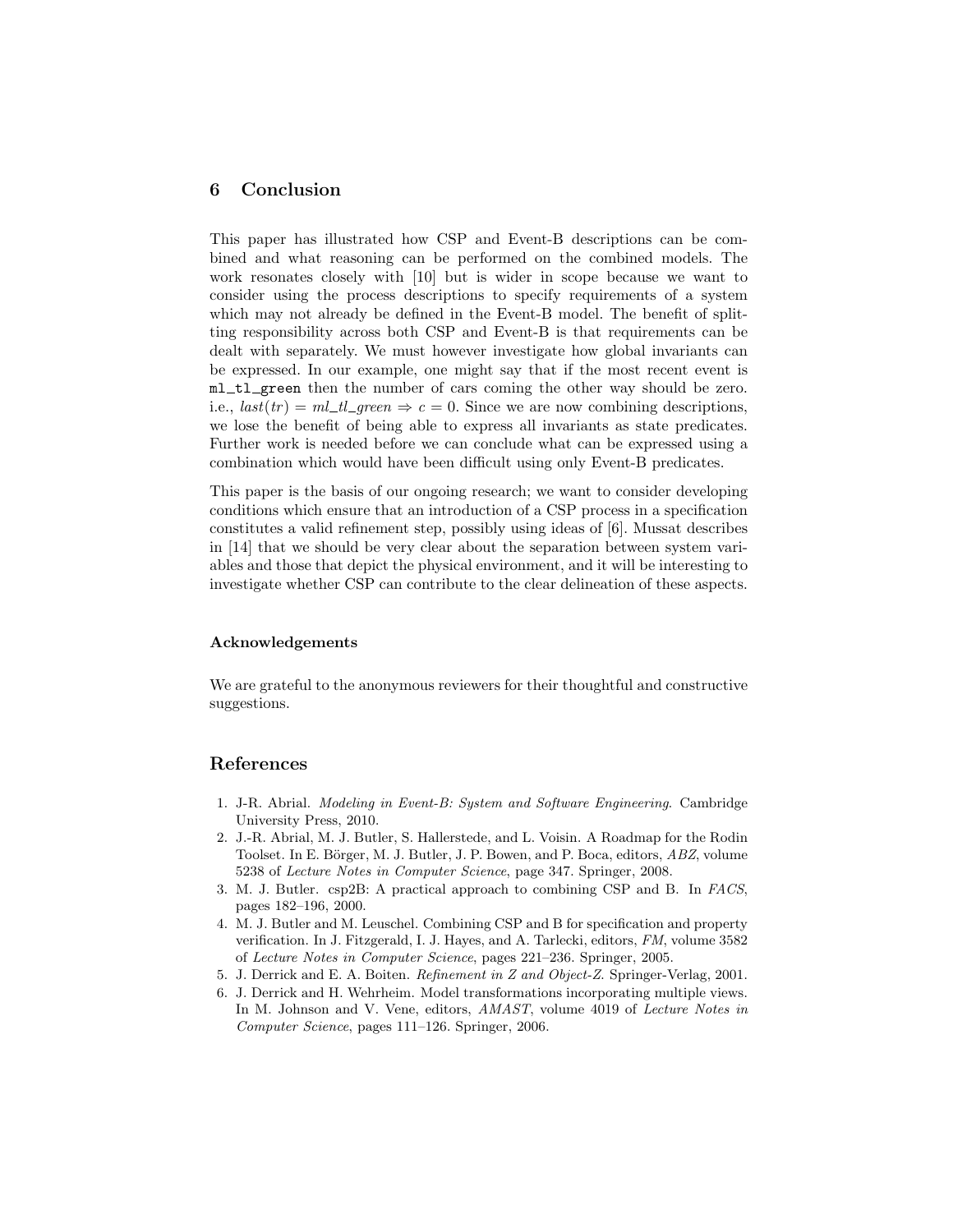- 7. C. Fischer. CSP-OZ a combination of CSP and Object-Z. In H. Bowman and J. Derrick, editors, *Second IFIP International conference on Formal Methods for Open Object-based Distributed Systems*, pages 423–438, July 1997.
- 8. T.S. Hoang. personal communication, email 25th May 2010.
- 9. C.A.R. Hoare. *Communicating Sequential Processes*. Prentice-Hall, 1985.
- 10. A. Iliasov. On Event-B and Control Flow. Technical report, School of Computing Science, Newcastle University, July 2009.
- 11. B.P. Mahony and J.S. Dong. Blending Object-Z and timed CSP: An introduction to TCOZ. In K. Futatsugi, R. Kemmerer, and K. Torii, editors, *20th International Conference on Software Engineering (ICSE'98)*. IEEE Press, 1998.
- 12. C. M´etayer, J.-R. Abrial, and L. Voisin. Event-B language. RODIN Project Deliverable 3.2, http://rodin.cs.ncl.ac.uk/deliverables/D7.pdf, accessed 25/5/10.
- 13. C. Morgan. Of wp and CSP. *Beauty is our business: a birthday salute to E. W. Dijkstra*, pages 319–326, 1990.
- 14. L. Mussat. Modéles Réactifs. Technical report, ClearSy, July 2008.
- 15. E-R. Olderog and H. Wehrheim. Specification and (property) inheritance in CSP-OZ. *Sci. Comput. Program.*, 55(1-3):227–257, 2005.
- 16. S. Schneider. *Concurrent and Real-time Systems: The CSP approach*. Wiley, 1999.
- 17. G. Smith. A semantic integration of Object-Z and CSP for the specification of concurrent systems. In J. Fitzgerald, C. B. Jones, and P. Lucas, editors, *FME'97: Industrial Application and Strengthened Foundations of Formal Methods*, volume 1313 of *Lecture Notes in Computer Science*, pages 62–81. Springer, 1997.
- 18. G. Smith and J. Derrick. Specification, Refinement and Verification of Concurrent Systems-An Integration of Object-Z and CSP. *Formal Methods in System Design*, 18(3):249–284, 2001.
- 19. H. Treharne and S. Schneider. How to drive a B machine. In J. P. Bowen, S. Dunne, A. Galloway, and S. King, editors, *ZB*, volume 1878 of *Lecture Notes in Computer Science*, pages 188–208. Springer, 2000.
- 20. J. Woodcock and A. Cavalcanti. The Semantics of Circus. In D. Bert, J. P. Bowen, M. C. Henson, and K. Robinson, editors, *ZB*, volume 2272 of *Lecture Notes in Computer Science*, pages 184–203. Springer, 2002.

# A Proofs

#### Proof of Theorem 1

**Theorem 1** Let  $P$  be a deadlock-free CSP process and  $M$  a divergence-free Event-B machine which satisfies  $DF\text{-}CSP$ . Then P || M is deadlock-free.

**Proof:** Assume the contrary. Then  $(tr, \Sigma) \in failures(P \parallel M)$   $(\Sigma = \alpha(P) \cup \alpha(M)$ full alphabet). Then there are  $(tr \restriction \alpha(P), X_1) \in failures(P), (tr \restriction \alpha(M), X_2) \in$ failures(M) such that  $X_1 \cup X_2 = \Sigma, X_1 \subseteq \alpha(P), X_2 \subseteq \alpha(M)$  (we write refusal sets relative to the alphabet of the process under consideration).

Case A:  $\alpha(M) \cap \alpha(P) \cap X_2 = \emptyset$ .

This implies  $X_1 = \alpha(P)$  and hence P deadlocks (contradiction).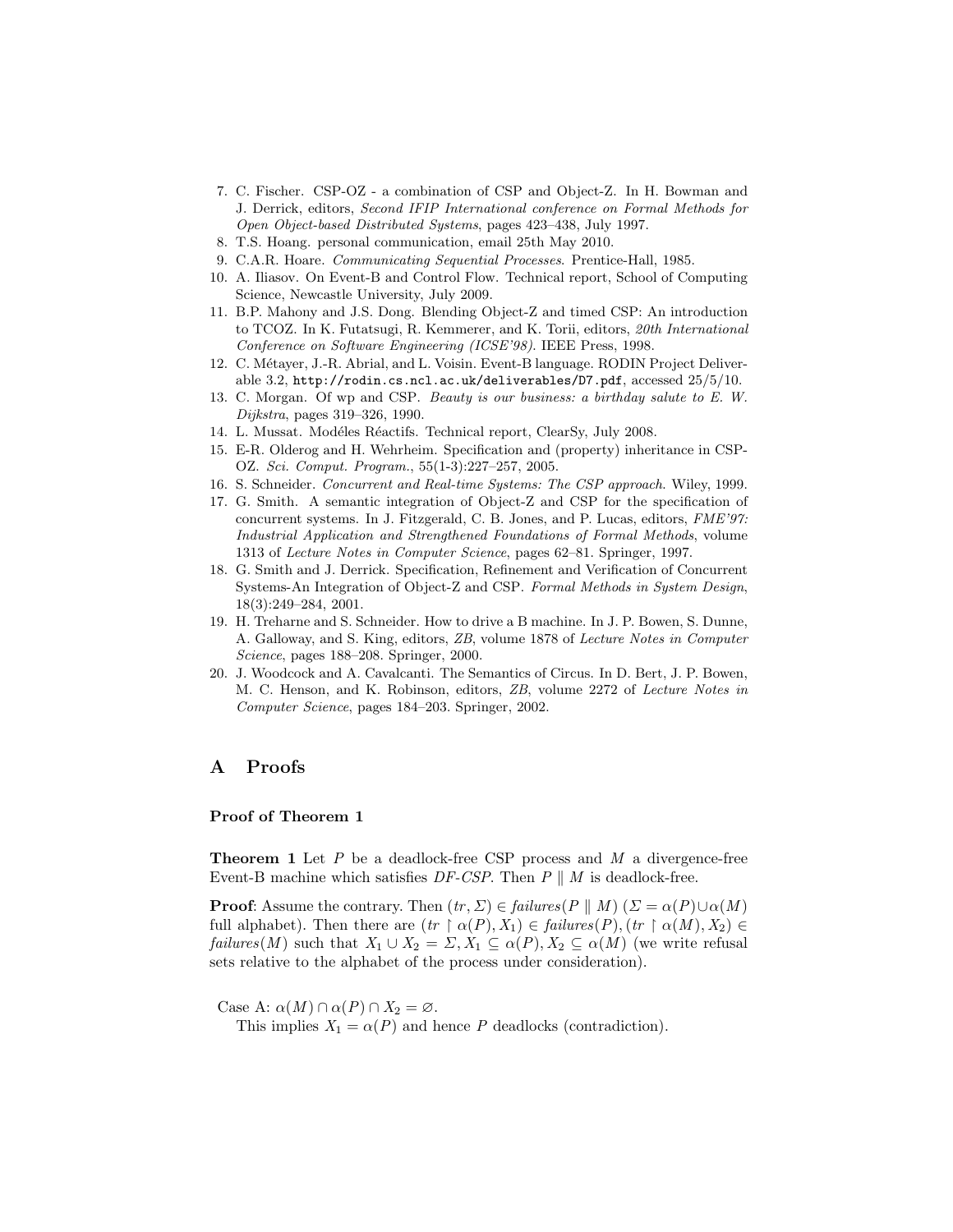Case B:  $\alpha(M) \cap \alpha(P) \cap X_2 \neq \emptyset$ .

By definition  $(tr \restriction \alpha(M), X_2) \in failures(M)$  means that we have  $\neg [tr \restriction$  $\alpha(M)$   $\bigvee_{op\in X_2} G_{op}(c, v)$ . We first have a closer look at the negation of the disjunction, which is equivalent to the conjunction  $\bigwedge_{op \in X_2} \neg G_{op}(c, v)$ :

$$
\begin{aligned}\n&\bigwedge_{op \in X_2} \neg G_{op}(c, v) \\
&= \bigwedge_{op \in \alpha(M) \setminus \alpha(P)} \neg G_{op}(c, v) \land \bigwedge_{op \in \alpha(M) \cap \alpha(P) \cap X_2} \neg G_{op}(c, v) \\
\text{DF-CSP} \\
&\Rightarrow \bigwedge_{op \in \alpha(M) \cap \alpha(P)} G_{op}(c, v) \land \bigwedge_{op \in \alpha(M) \cap \alpha(P) \cap X_2} \neg G_{op}(c, v) \\
&= \bigwedge_{op \in (\alpha(M) \cap \alpha(P)) \setminus X_2} G_{op}(c, v) \land \bigwedge_{op \in \alpha(M) \cap \alpha(P) \cap X_2} G_{op}(c, v) \land \neg G_{op}(c, v) \\
&= \bigwedge_{op \in (\alpha(M) \cap \alpha(P)) \setminus X_2} G_{op}(c, v) \land \text{ false} \\
&= \text{false}\n\end{aligned}
$$

Hence we get  $\neg [tr \restriction \alpha(M)]$ true which contradicts divergence-freedom of M.  $\Box$ 

# Proof of Theorem 3

**Theorem 3** Let P and P' be CSP processes such that  $P \sqsubseteq_T P' \setminus A_1$ , and M and M' Event-B machines such that  $M \sqsubseteq_D M'$  with new events  $A_2$ . Then the following holds:

 $P \parallel M \sqsubseteq_T (P' \parallel M') \setminus (A_1 \cup A_2)$ .

**Proof:** Assume the contrary:  $P \parallel M \not\sqsubseteq_T P' \parallel M' \setminus (A_1 \cup A_2)$ . As a consequence  $\exists \text{ tr } \in \text{traces}((P' \parallel M') \setminus (A_1 \cup A_2)) \text{ s.t. } \text{tr } \notin \text{traces}(P \parallel M).$ 

$$
\Rightarrow \exists \widehat{tr} \in traces(P' \parallel M') \text{ s.t. } \widehat{tr} \upharpoonright (\alpha(M') \cup \alpha(P')) \setminus (A_1 \cup A_2) = tr
$$
  
\n
$$
\Rightarrow \exists \widehat{tr} : \widehat{tr} \upharpoonright \alpha(M') \in traces(M') \land \widehat{tr} \upharpoonright \alpha(P) \in traces(P')
$$
  
\n
$$
\Rightarrow \exists \widehat{tr} : \widehat{tr} \upharpoonright (\alpha(M) \cup A_2) \in traces(M') \land \widehat{tr} \upharpoonright (\alpha(P) \cup A_1) \in traces(P')
$$
  
\n
$$
\Rightarrow \exists \widehat{tr} : \widehat{tr} \upharpoonright ((\alpha(M) \cup A_2) \setminus A_2) \in traces(M)
$$
  
\n
$$
\land \widehat{tr} \upharpoonright ((\alpha(P) \cup A_1) \setminus A_1) \in traces(P)
$$
  
\n
$$
\Rightarrow \exists \widehat{tr} : \widehat{tr} \upharpoonright \alpha(M) \in traces(M) \land \widehat{tr} \upharpoonright \alpha(P) \in traces(P)
$$
  
\n
$$
\Rightarrow \exists \widehat{tr} : \widehat{tr} \upharpoonright (\alpha(M) \cup \alpha(P)) \in traces(P \parallel M)
$$
  
\n
$$
\Rightarrow \exists \widehat{tr} : \widehat{tr} \upharpoonright ((\alpha(M)' \cup \alpha(P'))) \setminus (A_1 \cup A_2)) \in traces(P \parallel M)
$$
  
\n
$$
\Rightarrow tr \in traces(P \parallel M)
$$

Contradiction.  $\hfill \Box$